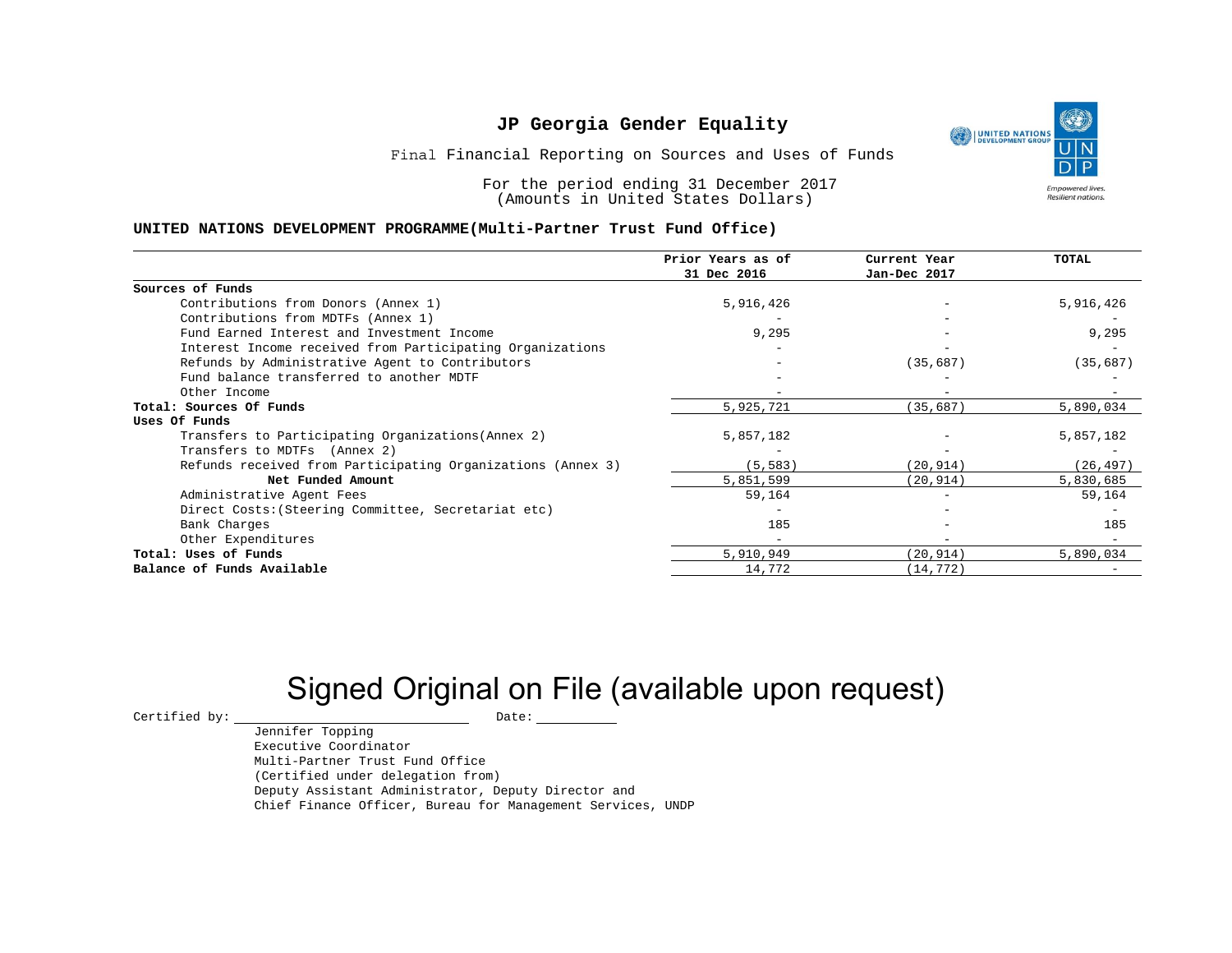

Final Financial Reporting on Sources and Uses of Funds

For the period ending 31 December 2017 (Amounts in United States Dollars)

#### **UNITED NATIONS DEVELOPMENT PROGRAMME(Multi-Partner Trust Fund Office)**

**Annex - 1: Contributions**

|                                | Prior Years as of | Current Year             | TOTAL     |
|--------------------------------|-------------------|--------------------------|-----------|
|                                | 31 Dec 2016       | Jan-Dec 2017             |           |
| From Contributors              |                   |                          |           |
| SWEDISH INT'L DEVELOPMENT COOP | 5,916,426         | $\overline{\phantom{0}}$ | 5,916,426 |
| Total: Contributions           | 5,916,426         | $-$                      | 5,916,426 |

## Signed Original on File (available upon request)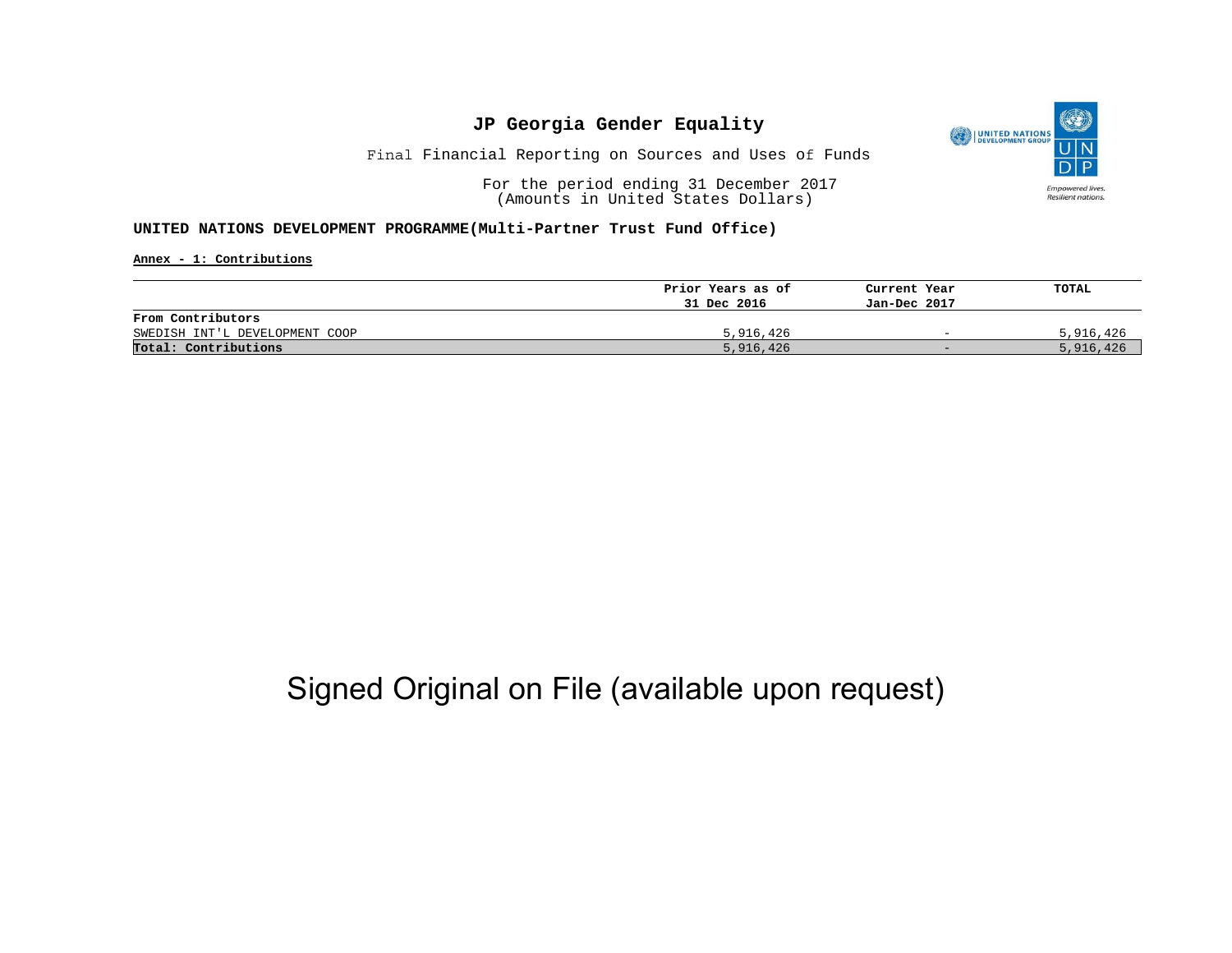

Final Financial Reporting on Sources and Uses of Funds

For the period ending 31 December 2017 (Amounts in United States Dollars)

#### **UNITED NATIONS DEVELOPMENT PROGRAMME(Multi-Partner Trust Fund Office)**

**Annex - 2: Transfers**

|                                | Prior Years as of | Current Year             | TOTAL     |
|--------------------------------|-------------------|--------------------------|-----------|
|                                | 31 Dec 2016       | Jan-Dec 2017             |           |
| To Participating Organizations |                   |                          |           |
| UNDP                           | 2,446,083         | $\overline{\phantom{0}}$ | 2,446,083 |
| UNFPA                          | 937,117           | $\overline{\phantom{0}}$ | 937,117   |
| <b>UNWOMEN</b>                 | 2,473,982         | $\overline{\phantom{a}}$ | 2,473,982 |
| Total Transfers                | 5,857,182         | $\qquad \qquad -$        | 5,857,182 |

## Signed Original on File (available upon request)